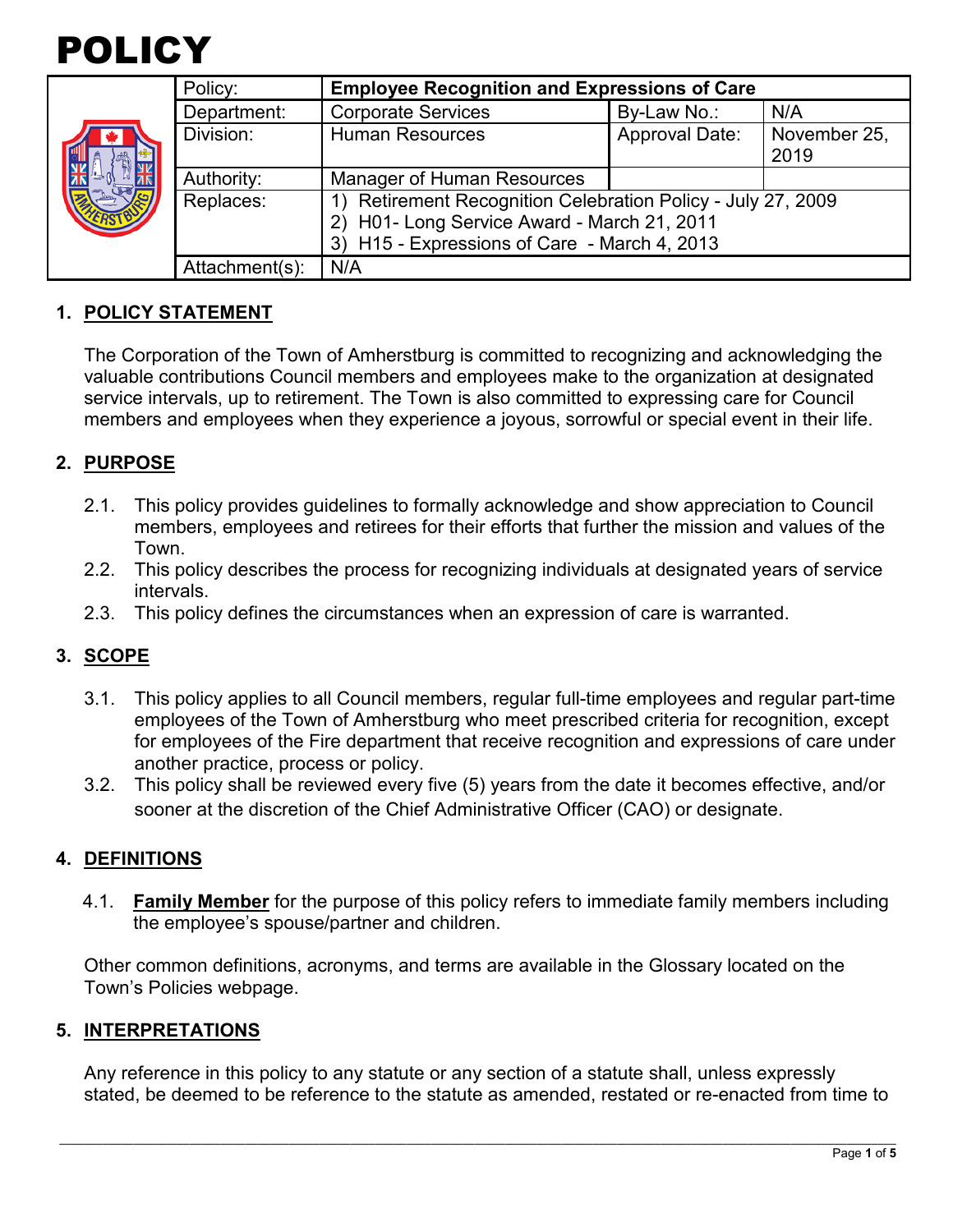time. Any references to a by-law or Town policy shall be deemed to be a reference to the most recent passed policy or by-law and any replacements thereto.

# **6. GENERAL CONDITIONS**

#### 6.1. **Recognition Framework**

Recognition is an essential component of employee engagement. Practices and activities can influence the organization with the following outcomes:

- 6.1.1. Contribute to a positive work environment and enhance workplace culture;
- 6.1.2. Increase morale and loyalty to the organization;
- 6.1.3. Encourage creativity and initiative;
- 6.1.4. Foster professional growth and development;
- 6.1.5. Improve programs and services;<br>6.1.6. Reinforce exceptional customer s
- Reinforce exceptional customer service standards.

#### 6.2. **Long Service Awards**

- 6.2.1. Long service awards will be given to eligible recipients, including a monetary award and or a plaque, based on the eligible continuous years of service in municipal government as outlined in the tables below.
- 6.2.2. A long service plaque will be presented to each eligible recipient on behalf of Council by the Mayor or designate at the Staff Appreciation Holiday Banquet.
- 6.2.3. For eligible recipients not present at the recognition event as noted in section 6.2.2 of this policy, the plaque will be conveyed to the eligible recipient by the CAO or designate.
- 6.2.4. The monetary award will be paid to eligible recipients through payroll on the last pay in the year of eligibility and reported as a taxable benefit from employment in accordance with Canada Revenue Agency requirements.

## **Full-Time Employees:**

| 10 years of service                                    | Engraved plaque with bar stating 10 years of service          |  |  |  |
|--------------------------------------------------------|---------------------------------------------------------------|--|--|--|
| 15 years of service                                    | \$100 plus a bar for their plaque stating 15 years of service |  |  |  |
| 20 years of service                                    | \$150 plus a bar for their plaque stating 20 years of service |  |  |  |
| 25 years of service                                    | \$300 plus a bar for their plaque stating 25 years of service |  |  |  |
| 30 years of service                                    | \$500 plus a bar for their plaque stating 30 years of service |  |  |  |
| 35 years of service                                    | \$700 plus a bar for their plaque stating 35 years of service |  |  |  |
| Council Members who A plaque recognizing their service |                                                               |  |  |  |
| serve more than one                                    |                                                               |  |  |  |
| Term of Council                                        |                                                               |  |  |  |
|                                                        |                                                               |  |  |  |

#### **Part Time Employees:**

| 10 years of service | Engraved plaque with bar stating 10 years of service          |
|---------------------|---------------------------------------------------------------|
| 15 years of service | \$50 plus a bar for their plaque stating 15 years of service  |
| 20 years of service | \$75 plus a bar for their plaque stating 20 years of service  |
| 25 years of service | \$150 plus a bar for their plaque stating 25 years of service |
| 30 years of service | \$250 plus a bar for their plaque stating 30 years of service |
| 35 years of service | \$350 plus a bar for their plaque stating 35 years of service |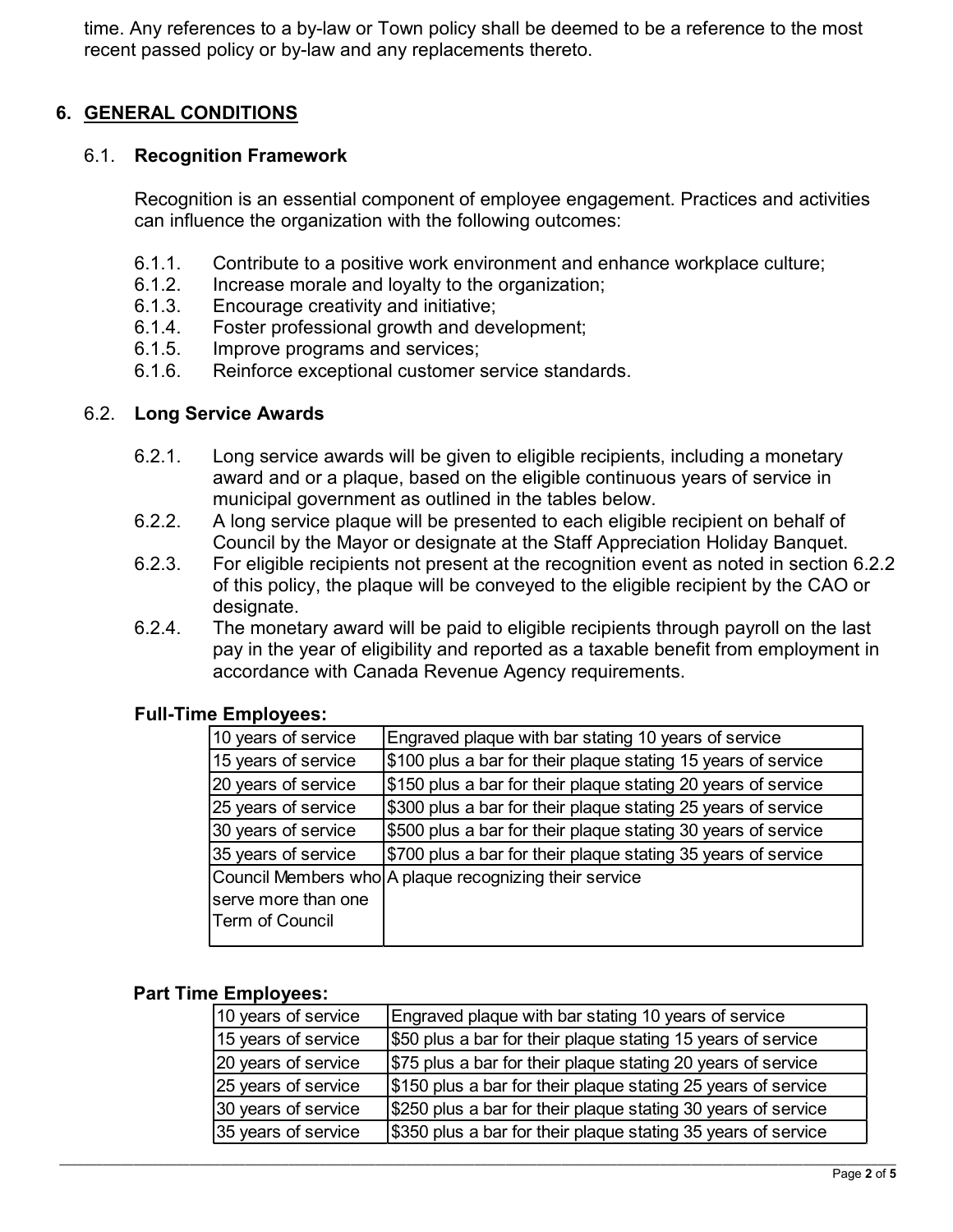# 6.3. **Retirement Recognition**

- 6.3.1. Employees who have completed at least ten (10) years of continuous service in municipal government and retire on an OMERS pension, will receive retirement recognition including a monetary award and a plaque.
- 6.3.2. A retirement plaque will be presented to the retiree on behalf of Council by the Mayor or designate at the Staff Appreciation Holiday Banquet.
- 6.3.3. The retiring employee may invite immediate family members to the event and the Town will cover the cost of meals for the employee and their family members in attendance at the event.
- 6.3.4. For retiring employees not present at the recognition event as noted in section 6.3.2 of this policy, the awards will be conveyed to the recipient by the CAO or designate.
- 6.3.5. The retiring employee will receive a monetary gift, of \$300 for full-time employees or \$150 for part-time employees, which will be paid through payroll on the retiring employee's last pay in the year of retirement, and reported as a taxable benefit from employment in accordance with Canada Revenue Agency requirements.

# 6.4. **Gifts as Expressions of Care**

Expressions of care will be provided for regular full-time employees, regular part-time employees and Council members upon notification to the Town (Human Resources) of a birth/adoption, hospitalization/at-home recovery or bereavement. Gifts as expressions of care will be conveyed by the CAO or designate as follows:

## 6.4.1. Birth/Adoptions

- 6.4.1.1. A floral tribute, gift basket or charitable donation in the amount of \$75.00 (including tax and delivery) will be conveyed on behalf of the Mayor, Council and Administration to eligible recipient, or in the case of the donation on behalf of the eligible recipient, to celebrate the birth or adoption of a child.
- 6.4.2. Hospitalization/At-Home Recovery
	- 6.4.2.1. A floral tribute or gift basket in the amount of \$75.00 (including tax and delivery) will be conveyed on behalf of the Mayor, Council and Administration to eligible recipients when hospitalized for at least five business days or recuperating at home for a period more than two weeks due to a major illness or injury.
- 6.4.3. Bereavement
	- 6.4.3.1. A floral tribute, gift basket or charitable donation in the amount of \$75.00 (including tax and delivery) will be conveyed on behalf of the Mayor, Council and Administration to employees upon the death of the employee or Council member's spouse or common-law spouse, child, step-child, mother or father.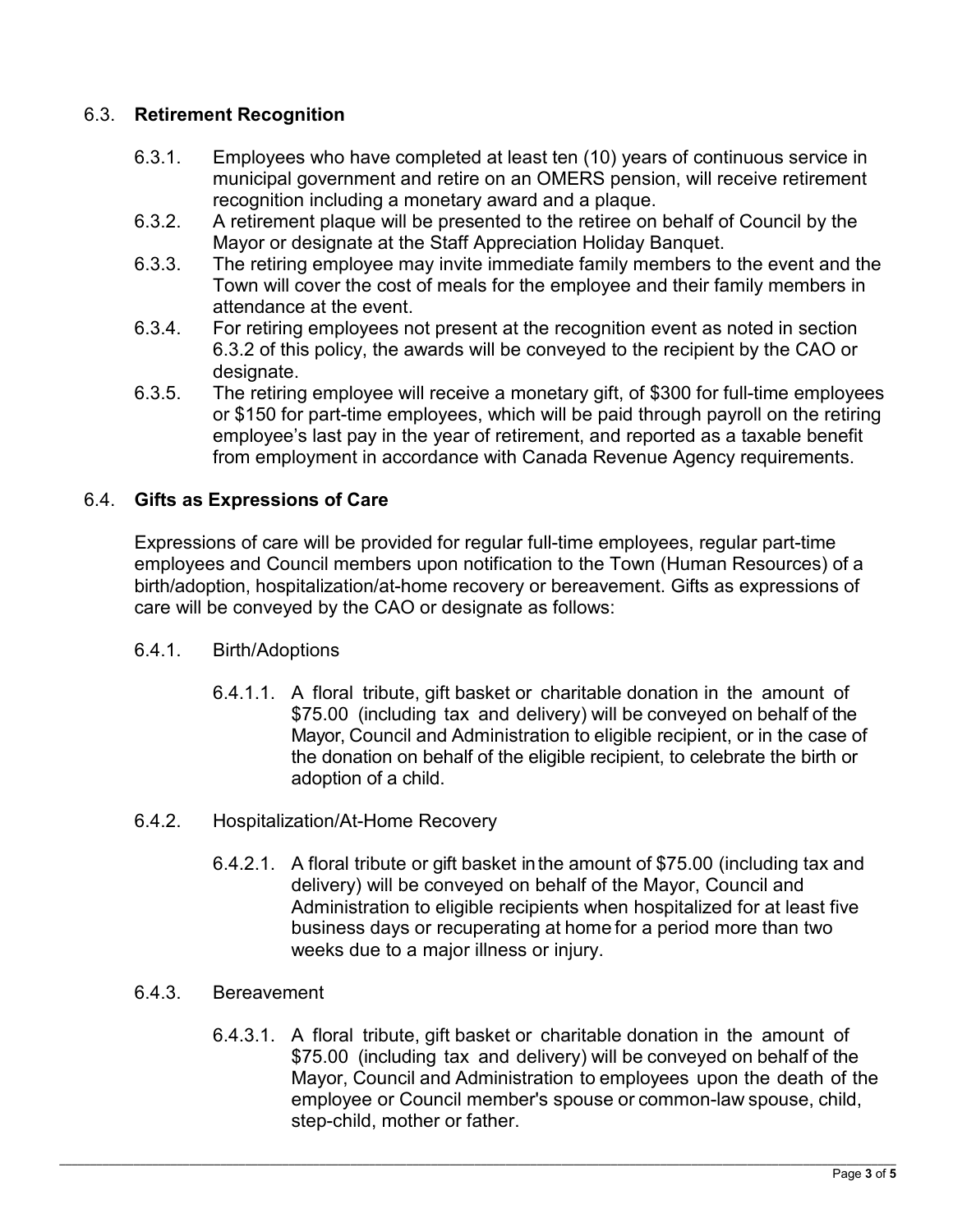# **7. RESPONSIBILITIES**

- 7.1. **Council** has the authority and responsibility to:<br>7.1.1. Acknowledge contributions of eligible
	- Acknowledge contributions of eligible employees and members of Council in accordance with this policy.
	- 7.1.2. Approve budgetary funding to support application of this policy.